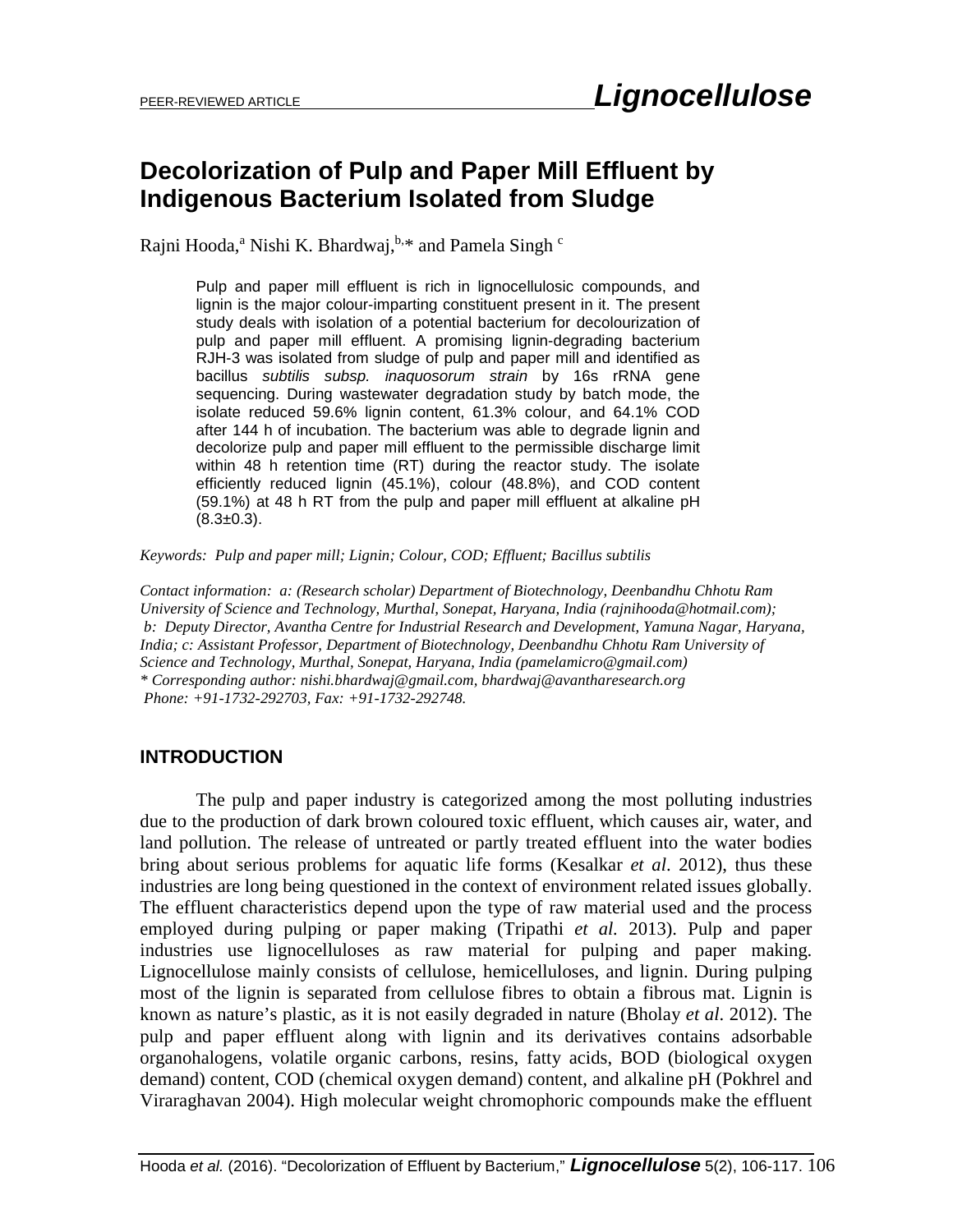detrimental for human health (Tiku *et al*. 2010). Lignin is the major colour-imparting constituent in the effluent. Indian pulp and paper industries release approximately 697 million  $m<sup>3</sup>$  of effluent annually (Kumar and Subramanium 2014). Bioremediation of such a large quantity of effluent is a major challenge for each pulp and paper mill. Various methods have been reported for bioremediation of pulp and paper mill effluent. Tarak *et al*. 2011 investigated the use of various oxidation processes such as UV/H2O2, UV, and photo-Fenton process for the paper mill effluent treatment, while Mahesh *et al*. 2006 have reported the electrochemical degradation of agri-based paper mill wastewater (black liquor). The efficiency of the electrocoagulation technique for paper mill wastewater treatment was assessed by Katal and Pahlavanzadeh 2011; Kumar *et al*. 2011. But physical and chemical methods of wastewater treatment do not find much application in the industries due to their high operational cost (Chang *et al.* 2004). Constructed wetland (CW) systems have also emerged as an alternative low cost and sustainable wastewater treatment systems (Choudhary *et al.* 2011). Various biological methods have also been acknowledged for their effectiveness in decolorizing pulp and paper mill effluent. Fungi have been reported for decolourization and bioremediation of pulp and paper mill effluent; *e.g.* Saritha *et al*. (2010) and Senthil kumar *et al*. (2014) have reported *Aspergillus niger,* and Tiku *et al*. 2010 have reported *Phaenerochaete chrysosporium* for bioremediation of pulp and paper mill effluent. But fungal enzymes work only at acidic pH (below 5.0) and low temperature; thus they cannot be used for bioremediation of effluent in effluent treatment plants since the pH of the pulp and paper mill effluent is generally high (above 6.0). Bacterial enzymes could be a better choice, as they are stable at alkaline pH and high temperature. Numerous bacterial strains have been communicated to have the potential for bioremediation of pulp and paper mill effluent such as Chandra *et al*. 2009 have reported bioremediation of paper mill effluent using *Pseudomonas putida*, *Citrobacter* sp., and *Enterobacter* sp. Chandra *et al.* 2011 have also reported decolorization of black liquor using potential bacterial consortium comprising Serratia marcescens (GU193982), *Citrobacter* sp. (HQ873619), and *Klebsiella pneumoniae* (GU193983). Still the search for potential bacterial isolates is on throughout the world as the use of bacteria for bioremediation of effluent is restricted to lab scale only. Thus the present study was designed to isolate potential aboriginal bacteria present in pulp and paper mill sludge and study its degradation ability for decolourization of pulp and paper mill effluent.

# **EXPERIMENTAL**

# **Materials**

# *Collection of sludge samples for bacterial isolation*

Assuming that the indigenous microflora present in the sludge of pulp and paper mill effluent treatment plants (ETPs) is better acclimatized to work under harsh conditions such as high BOD and COD, alkaline pH, low oxygen and high lignin concentration, sludge samples were collected from various ETPs near Saharanpur (Uttar Pradesh) and Yamuna Nagar (Haryana). The samples were collected in sterile polythene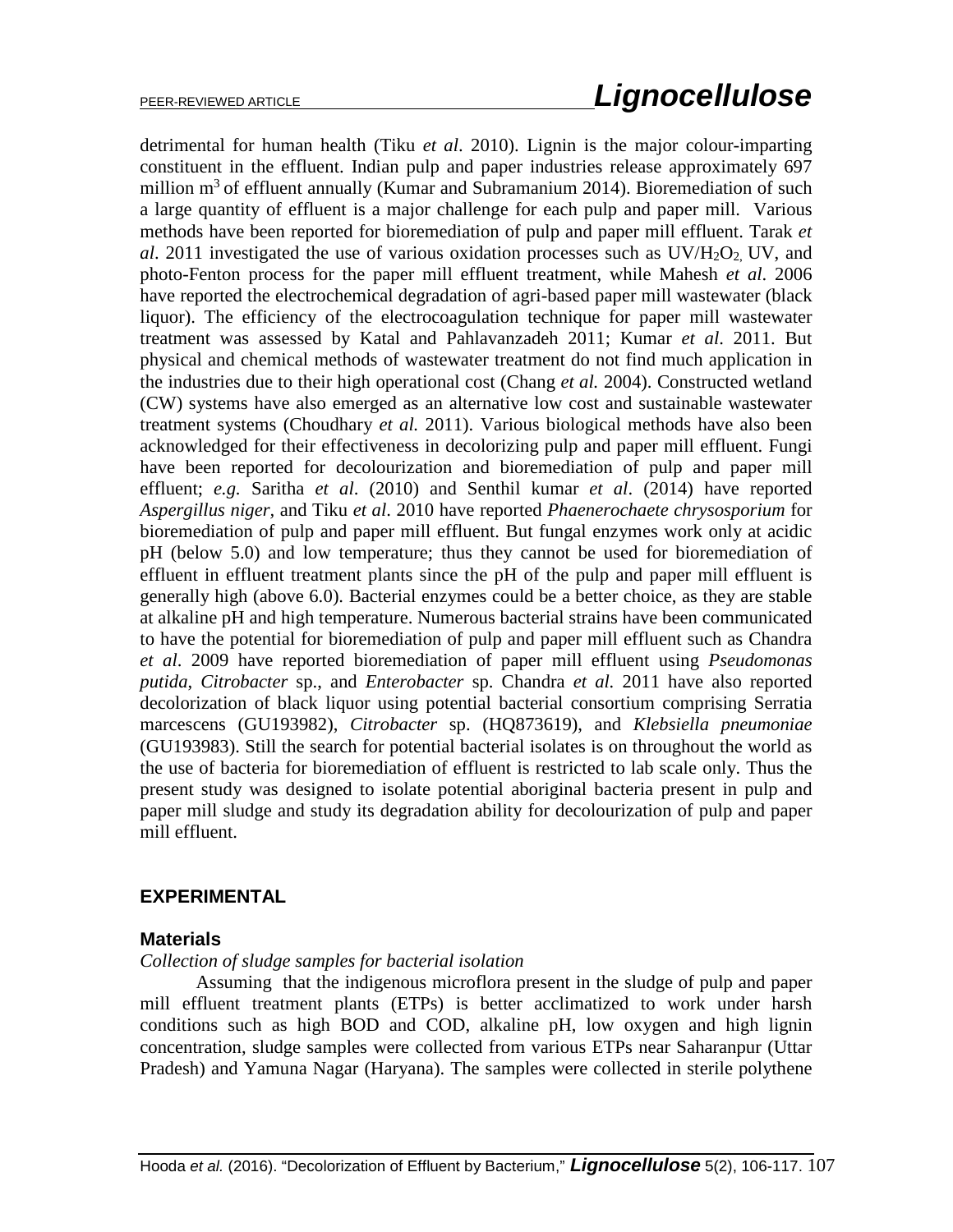bags and stored in cold room at 4 °C until further use. The freshly prepared effluent was used throughout the study.

### *Chemicals and reagents*

Analytical grade chemicals and reagents were used throughout the study. All the solutions were prepared in distilled water. All the testing was performed according to Standard Microbiological methods for the Examination of Water and Wastewater (APHA).

### **Methods**

#### *Effluent collection and preparation of lab feed*

Throughout the study the wastewater used was synthetic wastewater known as lab feed. It was prepared daily in the lab by mixing  $C<sub>D</sub>$  and  $E<sub>OP</sub>$  stage wastewater in the ratio of 2:1 collected from pulp and paper mill situated in North India. Black liquor and 10% solution of starch were also added to provide additional colour and COD (Hooda *et al*. 2015). The mixture was diluted with tap water. The resulting lab feed had COD, colour, and AOX values  $500\pm25$  mg O<sub>2</sub>/L, 1000 $\pm50$  Pt-Co unit, and  $15\pm1$  mg/L approximately. The pH of the lab feed was maintained  $7.0\pm0.2$  using NaOH and H<sub>2</sub>SO<sub>4</sub>. Nutrients such as N and P were added to the feed as described by Reddy *et al*. (2005) as per the standard nutrients ratio COD:N: $P = 100:5:1$ . Unautoclaved lab feed was used for degradation studies to make it equivalent to ETP conditions.

### *Enrichment of indigenous bacteria*

Mineral salt medium (MSM) was prepared (Chandra *et al*. 2007) by adding (in g/l: Na<sub>2</sub>HPO<sub>4</sub>- 2.4, K<sub>2</sub>HPO<sub>4</sub>- 2, NH<sub>4</sub>NO<sub>3</sub>- 0.1, MgSO<sub>4</sub>- 0.01, CaCl<sub>2</sub>- 0.01, D-glucose-10.0, Peptone- 5), and trace element solution- 1mL/L(Karn *et al.* 2015). The pH of the medium was adjusted to  $7.5\pm0.1$  using NaOH, and H<sub>2</sub>SO<sub>4</sub>. 100 mL MSM was taken in a 250 mL flask and 5 g sludge was added to it. MSM was supplemented with lignin (100- 400 ppm indulin or black liquor) as carbon source and incubated for 7 days at  $37\pm1\textdegree C$ and 150 rpm in an incubator shaker. After a week, 10 mL sample was retransferred in fresh 90 mL MSM supplemented with lignin and incubated for 72 h. In the same way, 3 more successive transfer of enriched sample were done.

#### *Bacterial isolation*

MSM agar plates containing lignin as carbon source (100 to 400 ppm) were used to isolate indigenous ligninolytic bacteria present in the enriched sample. The enriched sample was serially diluted  $(10^{-5})$  in autoclaved distilled water and then spread on MSM (pH 7.5 $\pm$ 0.1) agar plates. Plates were incubated at 35 $\pm$ 1°C for 4-7 days. The bacterial colonies were selected based on colony morphology, elevation, colour, microscopic observations and gram staining. Repeated sub-culturing was done to purify the bacterial isolates. Pure cultures were preserved for future use.

#### *Screening of ligninolytic bacterial isolation*

Bacteria that secrete ligninolytic enzymes (lignin peroxidase, manganese peroxidase and laccase) have been reported for lignin degradation (Bugg and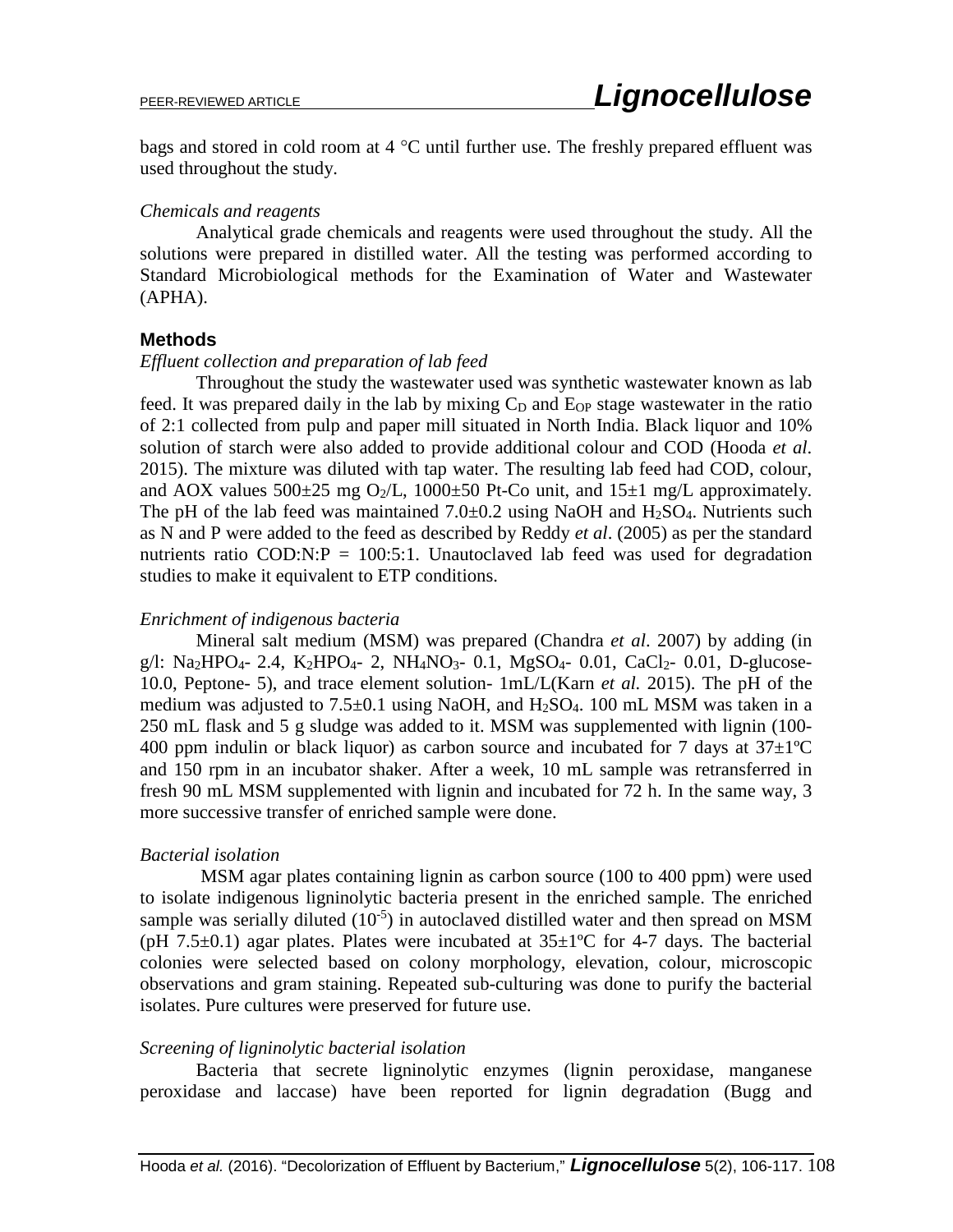Rahmanpour 2015). Thus, to select bacteria which secrete these enzymes, a selection protocol based on dye degradation method was used. Bacterial isolates were streaked on MSM agar plates containing Azure B  $0.02g$  (100 mL)<sup>-1</sup>, Phenol red  $0.01g$  (100 mL)<sup>-1</sup>, and Ramazol brilliant blue  $0.04g$   $(100 \text{ mL})$ <sup>-1</sup> for lignin peroxidase, Mn peroxidase, and laccase (Kiiskinen *et al*. 2004; Pangallo *et al*. 2007), respectively. The plates were incubated in an incubator at 37<sup>o</sup>C and observed for zone of decolourization. The isolates showing positive results were further selected for wastewater degradation study.

#### *Wastewater degradation study using batch method*

20 mL LB broth (in g/L: Casein enzymic hydrolysate- 10, Yeast extract- 5, Sodium chloride- 5) was inoculated with a loopful of selected bacterial culture. The flask was incubated at 37<sup>o</sup>C in an incubator shaker and after 48 h of incubation, the culture was centrifuged, and pellet was transferred to 100 mL freshly prepared lab feed. Flasks were incubated at a temperature of  $37\pm1$  °C at 150 rpm in an incubator shaker. A control flask containing same quantity of lab feed without any culture inoculation was also maintained at the same experimental conditions. Treated samples from the flasks were daily analyzed for lignin degradation, COD and colour reduction by following the standard protocol. Lignin degradation and colour reduction was analyzed as per the methods described by Chandra and Abhishek (2011). To measure colour and residual lignin, treated lab feed and control flask samples were taken and centrifuged at 8,000 g for 30 min. Pellet was discarded and supernatant was used for analysis. Supernatant was diluted 3 times and pH adjusted to 7.4±0.2. The absorbance was taken at 465 nm for colour reduction and at 280 nm for lignin degradation on a UV–visible spectrophotometer. The colour was measured as platinum cobalt unit and lignin as ppm.

#### *Molecular characterization of the bacterial isolate*

The genomic DNA was isolated, and the amplification of the 16s rRNA gene was performed using the universal primers (Narde *et al*. 2004) Forward primer: 5'- AGAGTTTGATCCTGGCTCAG-3' and Reverse primer: 5'- ACGGCTACCTTGTT-ACGACTT-3'. Amplified rDNA region were sequenced by automated DNA sequencer - 3037*xl* DNA analyzer from Applied Biosystems using BigDye® Terminator v3.1 cycle sequencing Kit (Applied Biosystems). Sequenced data was aligned and dendrogram were generated using Sequence analysis software version 5.2 from Applied Biosystems. Sequences were compared to the non-redundant NCBI database by using BLASTN with the default settings used to find the most similar sequence and were sorted by the E score. A representative sequence of 10 most similar neighbours was aligned using CLUSTAL W2 for multiple alignments with the default settings. The multiple-alignment file was then used to create phylogram using MEGA5 software.

#### *Wastewater degradation study in reactor by semi continuous mode*

Fabricated lab scale reactors having a capacity of 2 liters were used for semicontinuous reactor study. The degradation efficiency of the bacterial isolates was analyzed at different retention time (RT) under controlled agitation (200 rpm) and aeration (1 to 2 ppm  $O_2$ ). The selected bacterial isolate was grown in LB media for 48 h and centrifuged in autoclaved centrifuge tubes. The supernatant was discarded, and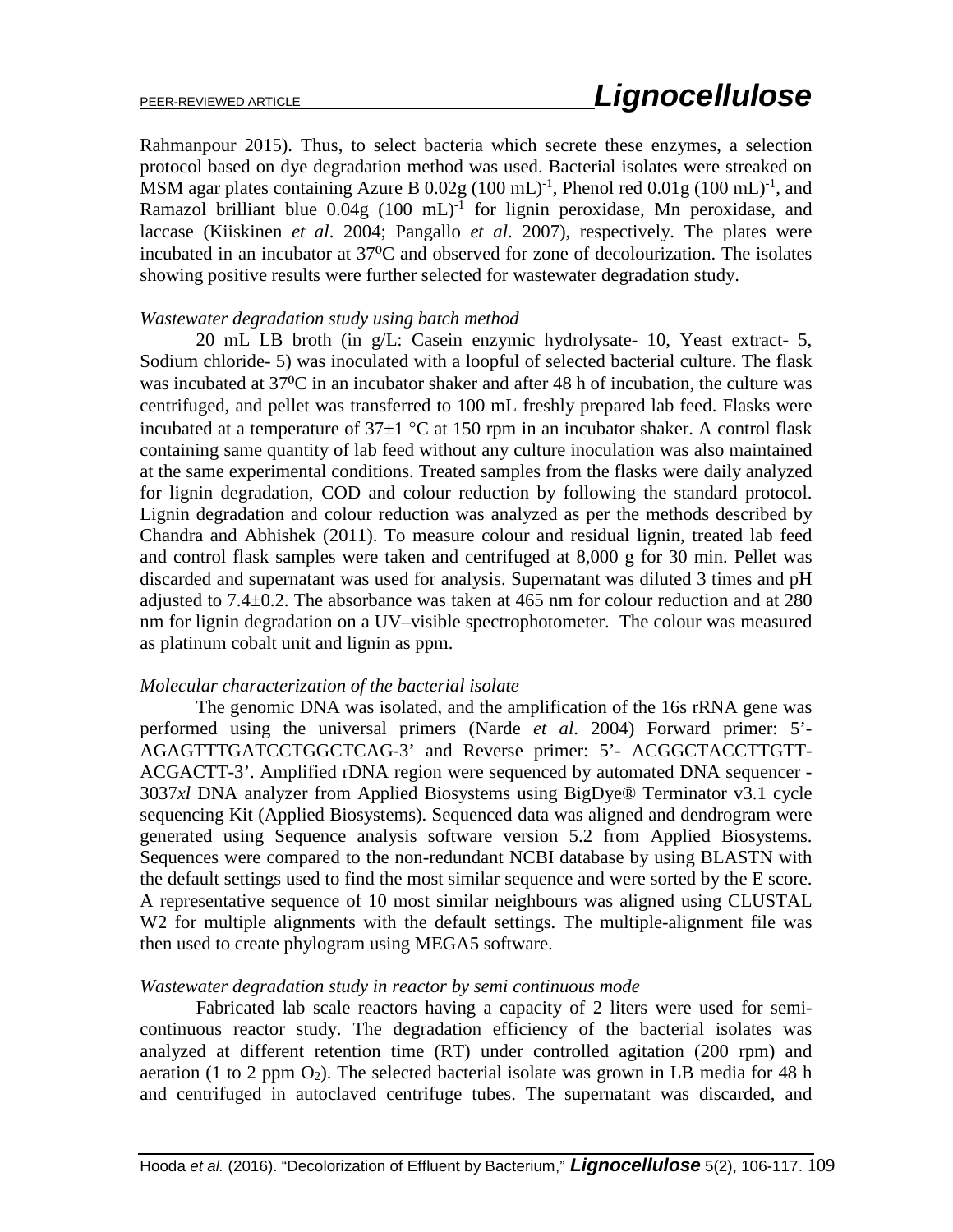pellets were dissolved in lab feed and then added to the reactor containing 1 litre of lab feed. A control reactor, which contained only 1 litre lab feed, was also maintained under the same experimental conditions. All the reactors were maintained at a controlled aeration, agitation and a temperature of  $37\pm1$  °C throughout the study. The bacterial culture was allowed to acclimatize and grow along with the indigenous microflora (since lab feed is unautoclaved) in the reactors for 10 days.

After acclimatization period the efficiency of bacterial strains was evaluated at various RT as per the standard formula RT=*V*/*Q*, where *V* is the volume of feed measured in mL and *Q* is the flow rate measured in mL/h. To maintain the same RT, addition and removal of feed was done twice in a day by removing and adding 1/3 and 2/3 parts after 16 and 8 h, respectively (Fig. 1). Efficiency of bacterial strains was evaluated daily in terms of reduction in colour, COD and lignin w.r.t. control reactor was checked (Hooda *et al.* 2015).



**Fig. 1.** Addition and removal of feed during reactor study

# **RESULTS AND DISCUSSION**

# **Isolation and Screening of Ligninolytic Bacteria**

After enrichment, 20 bacteria were isolated from sludge. After dye decolorization assay, 8 bacterial isolates were screened as positive for ligninolytic enzymes (Table 1).

# **Wastewater Degradation Study by Batch Method**

Bacterial isolates positive for ligninolytic enzymes were evaluated for their ability to reduce colour, COD, and lignin of the lab feed (equivalent to pulp and paper mill wastewater), individually by a flask level study. RJH-3 was found to be the most efficient in remediation of the wastewater to the level permissible for safe discharge.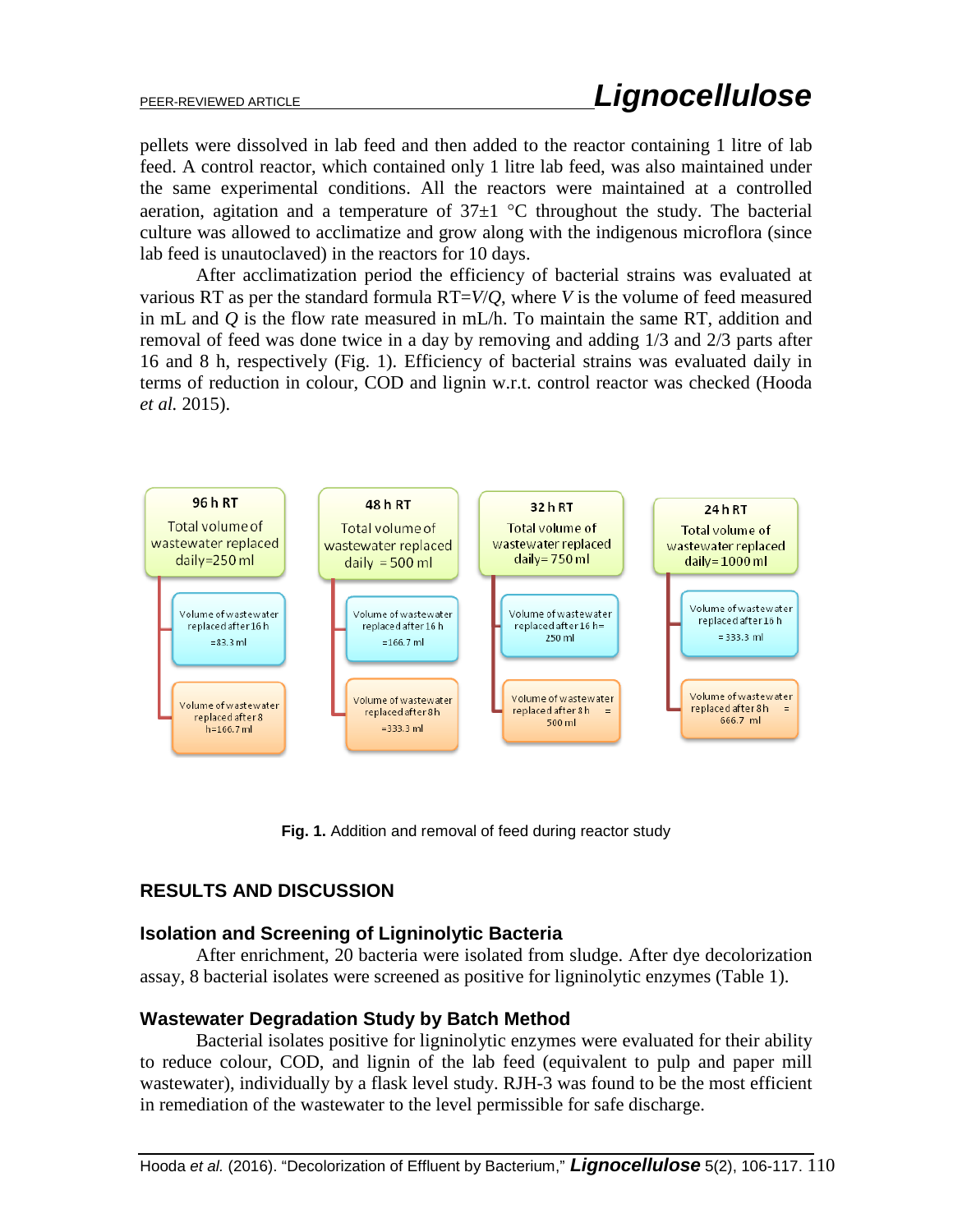**Table 1.** Lab Isolates Showing Positive Results for Ligninolytic Enzymes during Dye Degradation Plate Assay

| - ອ<br>. <i>.</i> |                                |                               |                                     |  |  |  |  |  |  |
|-------------------|--------------------------------|-------------------------------|-------------------------------------|--|--|--|--|--|--|
| Lab isolate       | Lignin peroxidase<br>(Azure B) | Mn peroxidase<br>(Phenol Red) | Laccase<br>(Ramazol brilliant blue) |  |  |  |  |  |  |
| RJH-3             |                                |                               |                                     |  |  |  |  |  |  |
| <b>RJH-10</b>     |                                |                               |                                     |  |  |  |  |  |  |
| $LAC-2$           |                                |                               |                                     |  |  |  |  |  |  |
| $LAC-3$           |                                |                               |                                     |  |  |  |  |  |  |
| LAC-4             |                                |                               |                                     |  |  |  |  |  |  |
| $LAC-5$           |                                |                               |                                     |  |  |  |  |  |  |
| <b>LAC-10</b>     |                                |                               |                                     |  |  |  |  |  |  |
| <b>LAC-12</b>     |                                |                               |                                     |  |  |  |  |  |  |

+ indicates presence of enzyme/ zone of decolourization,

- Indicates absence of enzyme/ zone of decolourization

During the 144 h batch study, the rate of degradation increased with increase in incubation time. Since the lab feed used for the study was not autoclaved, reduction was also observed in control flask by the indigenous bacteria present in the feed. When compared with the initial 0 h value of feed, control flask showed 3.5-13.6% lignin, 4.1- 15.1% colour and 5.5-15.2% COD reductions after 144 h of the study.

The percent colour and COD reduction (Figs. 2 and 3) by RJH-3 w.r.t. control flask was 8.5, 15.9 after 24 h; 15.3, 32.4 after 48 h; 39.7, 37.6 after 72 h; 47.1, 50.2 after 96 h; 60.2, 63.4 after 120 h, and 61.3, 64.1 after 144 h, respectively.

The percent lignin degradation by RJH-3 after every 24 h was 6.8, 19.2, 42.1, 55.3, 58.1 and 59.6 (Fig. 4). Thus we conclude that rate of reduction increased continuously up to 120 h and afterwards little reduction was observed. This reduction may be associated with decrease in bacterial metabolism due to accumulation of toxic substances in the medium. Lignin is mainly responsible for dark colour of the effluent. So, when lignin content decreased, colour reduction was also observed as is evident from the results.



**Fig. 2.** % colour reduction by RJH-3 during 144 h batch study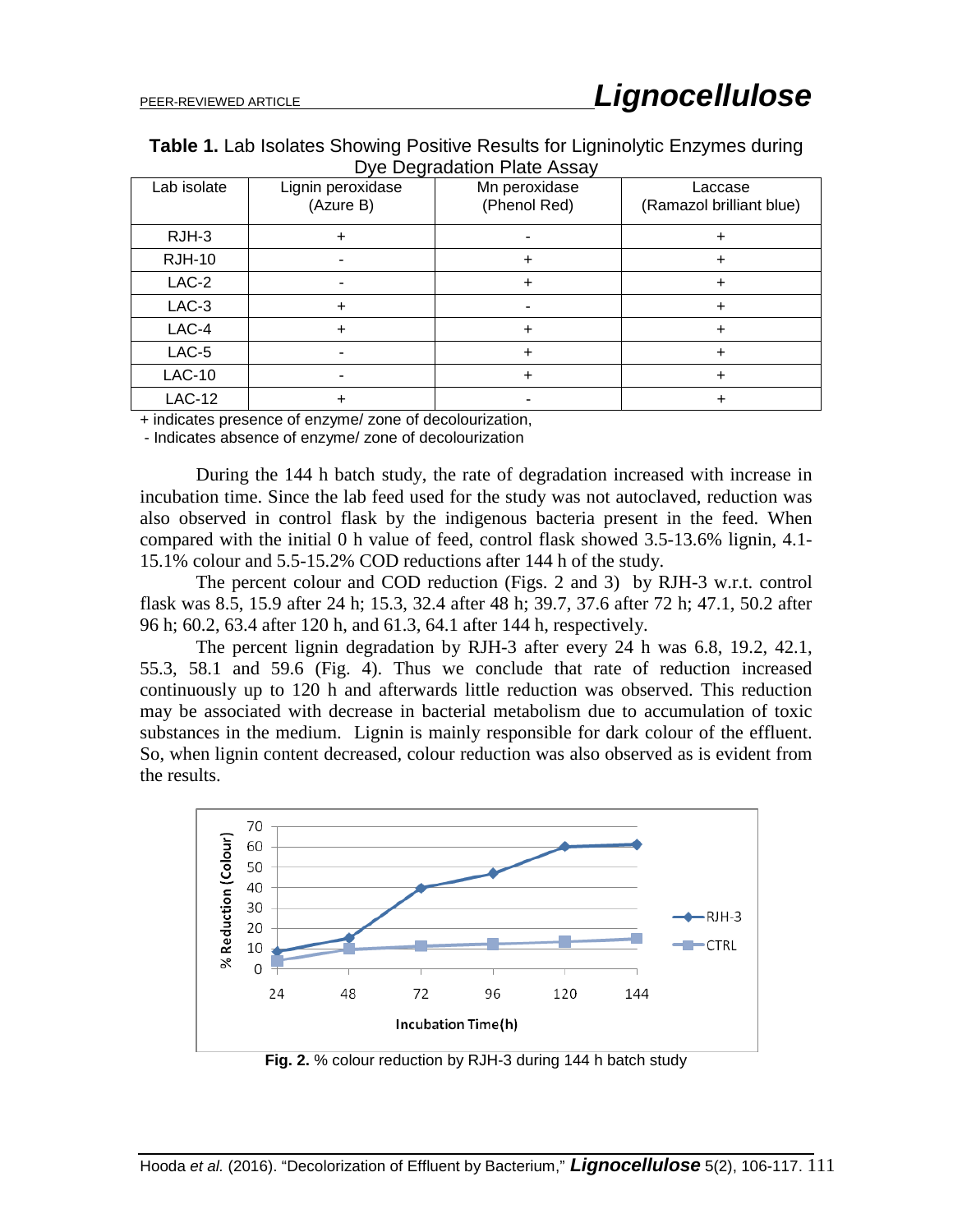

**Fig. 3.** % COD reduction by RJH-3 during 144 h batch study



**Fig. 4.** % lignin reduction by RJH-3 during 144 h batch study

# **Molecular Characterization**

16s rRNA gene sequencing revealed that the bacterial isolate RJH-3 is *Bacillus subtilis subsp. inaquosorum* strain*.* It showed 99% similarity to *Bacillus subtilis subsp. inaquosorum* strain BGSC 3A28*, Bacillus subtilis subsp. subtilis* strain DSM 10 and *Bacillus vallismortis* strain DSM11031. The isolate showed 98% similarity with *Bacillus amyloliquefaciens* strain NBRC 15535 and *Bacillus atrophaeus 1942* strain 19.

# **Wastewater Degradation Study in Reactor by Semi Continuous Mode**

Wastewater degradation efficiency of RJH-3 was further assessed in reactor study by reducing the RT from 96 h to 24 h (Figs. 5, 6, 7). At 96 and 48 h RT the percent reduction in lignin, colour and COD was 45.3, 47.6, 57.6 and 45.1, 48.8, 59.1 while the same at 32 and 24 h RT was 39.7, 31.5, 56.8 and 25.5, 24.1, 25.1, respectively. The reduction was also observed in control reactor by indigenous bacterial population (Table 2). During the reactor study the pH reached to alkaline level and remained in the range of 8.3±0.3 as an outcome of bacterial metabolism. The results of the study conclude that RJH-3 is a potential contender for bioremediation of wastewater generated by pulp and paper mills.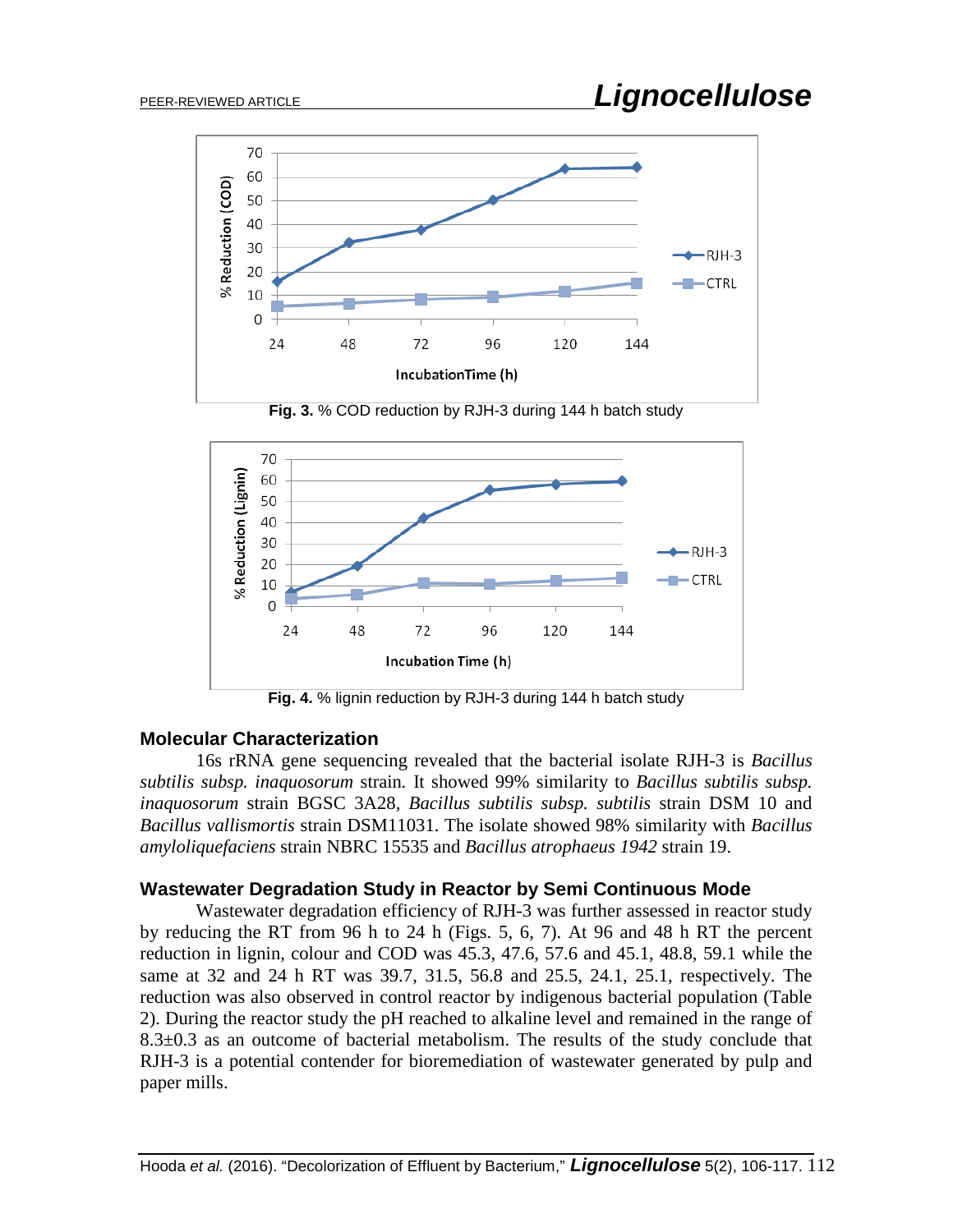

**Fig. 5.** Lignin degradation by RJH-3 during semi continuous reactor study



**Fig. 6.** Colour reduction by RJH-3 during semi continuous reactor study

The results were compared with the previously reported wastewater bioremediation experiments, in terms of incubation period, COD, colour and lignin reduction. Sharma *et al.* (2013) have reported that COD reduction decreases with increase in pH. Raj *et al.* (2007) have reported 61% colour, 53% lignin, and 78% COD reduction by *Bacillus sp.* after 6 day incubation. Similarly, Gupta *et al.* (2001) have reported the ability of *Aeromonas formicans* to reduce 70 to 80% of COD and lignin, whereas approx. 85% colour removal was achieved in 8 days. Chandra *et al*. (2009) demonstrated the use of *Bacillus cereus* and *Serratia marcescens* to reduce 45 to 52% of colour, 30 to 42% of lignin, 40 to 70% BOD, and 50 to 60% of COD in a 7-day period in the presence of glucose and peptone in the medium. Tyagi *et al.* (2014) used *B. Subtilis* and *M. luteus* and reported reduction up to 61.5%, 56.1 % and 94.7%, 89.6% in BOD and COD in 9 days,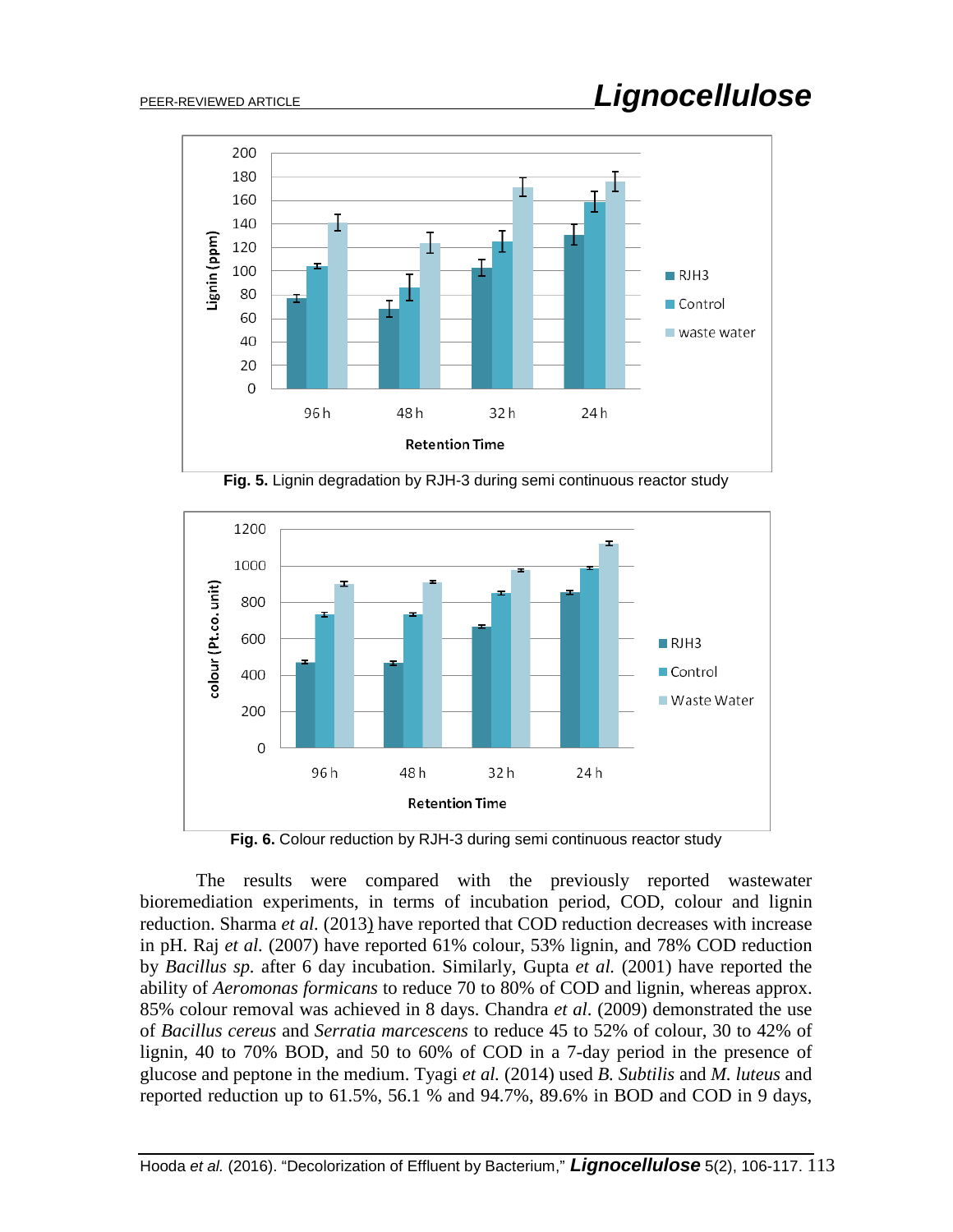respectively without supplementing additional carbon and nitrogen source. Here, in the present study we are reporting 45.1% lignin, 48.8% colour and 59.1% COD reduction by RJH-3, at a RT of 48 h without adding glucose or peptone as additional nutrient source which makes the process cost effective.



**Fig. 7.** COD reduction by RJH-3 during semi continuous reactor study

| RT<br>(h) | Lignin degradation (%) |                                  | Colour reduction (%) |                                  | COD reduction (%)  |                                |
|-----------|------------------------|----------------------------------|----------------------|----------------------------------|--------------------|--------------------------------|
|           | Control<br>reactor     | Reactor<br>containing<br>$RJH-3$ | Control<br>reactor   | Reactor<br>containing<br>$RJH-3$ | Control<br>reactor | Reactor<br>containing<br>RJH-3 |
| 96        | 26.2                   | 45.3                             | 18.9                 | 47.6                             | 25.6               | 57.6                           |
| 48        | 30.6                   | 45.1                             | 19.5                 | 48.8                             | 24.2               | 59.1                           |
| 32        | 26.9                   | 39.7                             | 12.8                 | 31.5                             | 25.4               | 56.8                           |
| 24        | 9.6                    | 25.5                             | 12.1                 | 24.1                             | 10.5               | 25.1                           |

| Table 2. COD, Lignin and Colour Reduction by RJH-3 during Reactor Study |  |  |
|-------------------------------------------------------------------------|--|--|
|-------------------------------------------------------------------------|--|--|

# **CONCLUSION**

The results of the study showed that indigenous bacterium isolated from pulp and paper mill sludge is capable of using lignin as the sole carbon source and reducing the chemical oxygen demand (COD) and colour of the effluent at 48 h RT to a level safe for discharge into the environment. Since bioremediation of lignin rich pulp and paper mill effluent has emerged as a challenge for the environmentalists, the bacterium can play a lead role due to its significant bioremediation potential.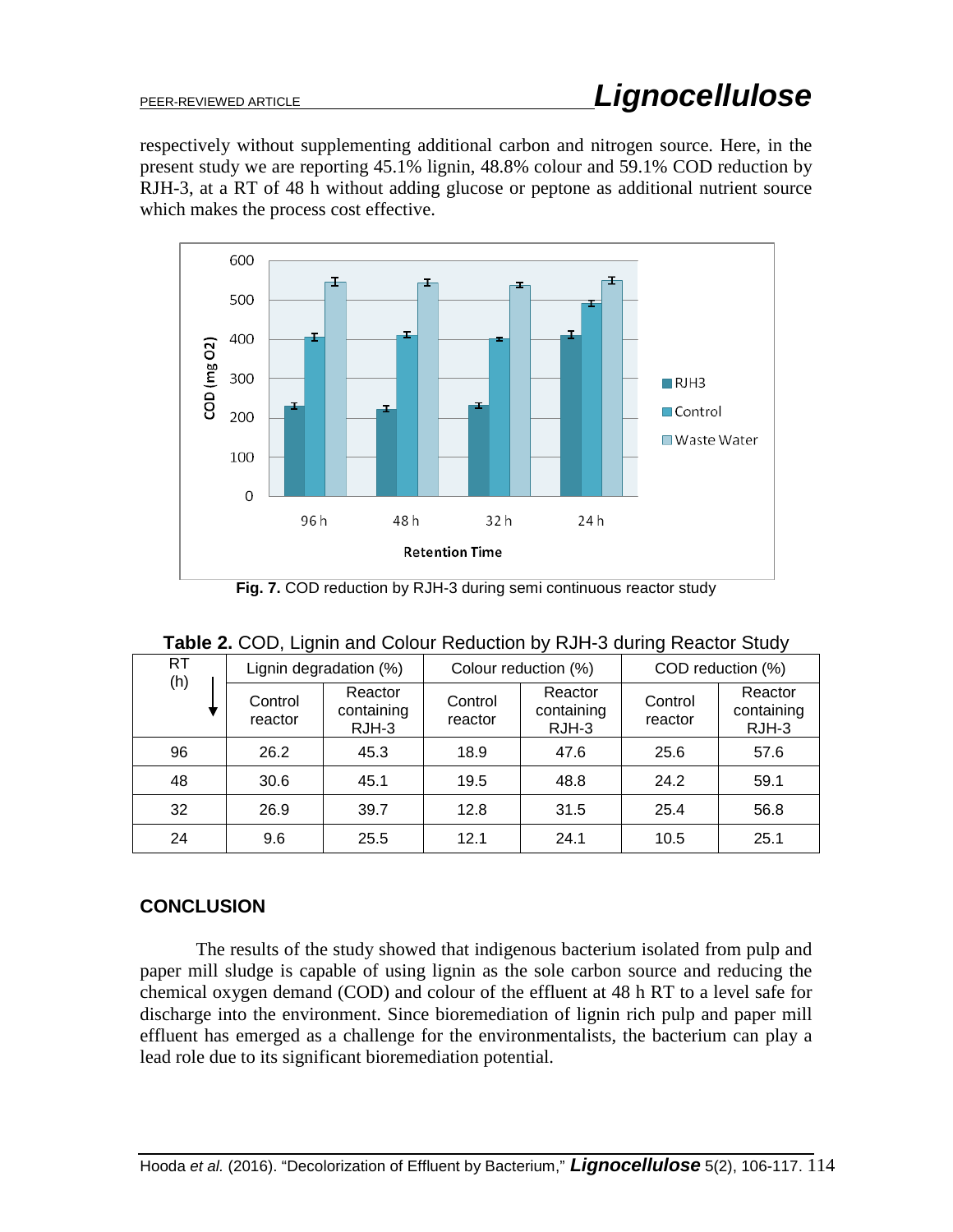### **ACKNOWLEDGMENTS**

The authors express their appreciation to the Director, Avantha Centre for Research and Development (ACIRD), BILT campus, Yamuna Nagar for the research facilities provided during the course of investigation. The first author thankfully acknowledges Dr. Puneet Pathak (Research Scientist, ACIRD) for his support during the experimental work.

# **REFERENCES**

- APHA: Standard methods for examination of water and wastewater (2005).  $21^{st}$  Edn. APHA, AWWA, WPCF, Washington DC, USA.
- Bholay, A. D., Borkhataria, B. V., Jadhav, P. U., Palekar, K. S., Dhalkari, M. V., and Nalawade, P. M. (2012). "Bacterial lignin peroxidase: A tool for biobleaching and biodegradation of industrial effluents," *Universal Journal of Environmental Research and Technology* 2(1), 58-64.
- Bugg, T. D. H., Rahmanpour, R. (2015). "Enzymatic conversion of lignin into renewable chemicals," *Current Opinion in Chemical Biology* 29, 10-17.
- Choudhary, A. K., Kumar, S., and Sharma, C. (2011). "Constructed wetlands: An option for pulp and paper mill wastewater treatment," *Electronic Journal of Environmental, Agricultural and Food Chemistry* 10(10), 3023-3037.
- Chang, C., Fang,Y., Chao, G., Trai, A. C., and Sung, H. (2004). "Decolourizing of lignin wastewater using the photochemical UV/TiO<sub>2</sub> process," *Chemosphere* (56)1011-1017.
- Chandra, R., Raj, A., Purohit, H. J., and Kapley, A. (2007). "Characterisation and optimization of three potential aerobic bacterial strains for Kraft lignin degradation from pulp paper waste," *Chemosphere.* 67, 839-846.
- Chandra, R., Raj, A., Yadav, S., and Patel, D. K. (2009). "Reduction of pollutants in pulp paper mill effluent treated by PCP-degrading bacterial strains," *Environ. Monit. Assesment* 155, 1-11.
- Chandra, R., and Abhishek, A. (2011). "Bacterial decolorization of black liquor in axenic and mixed condition and characterization of metabolites," *Biodegradation* 22(3), 603-611.
- Gupta, V. K., Minocha, A. K., and Jain, N. (2001). "Batch and continuous studies on treatment of pulp mill wastewater by *Aeromonas formicans*,'' *J. Chem. Technol. Biotechnology* 76, 547-552.
- Hooda, R., Bhardwaj, N. K., Singh, P. (2015). "Screening and identification of ligninolytic bacteria for the treatment of pulp and paper mill effluent," *Water Air and Soil Pollution* 226, 305.
- Kiiskinen, L. L., Ratto, M., and Kruus, K. (2004). "Screening for novel laccaseproducing microbes," *Journal of Applied Microbiology* 97, 640-646.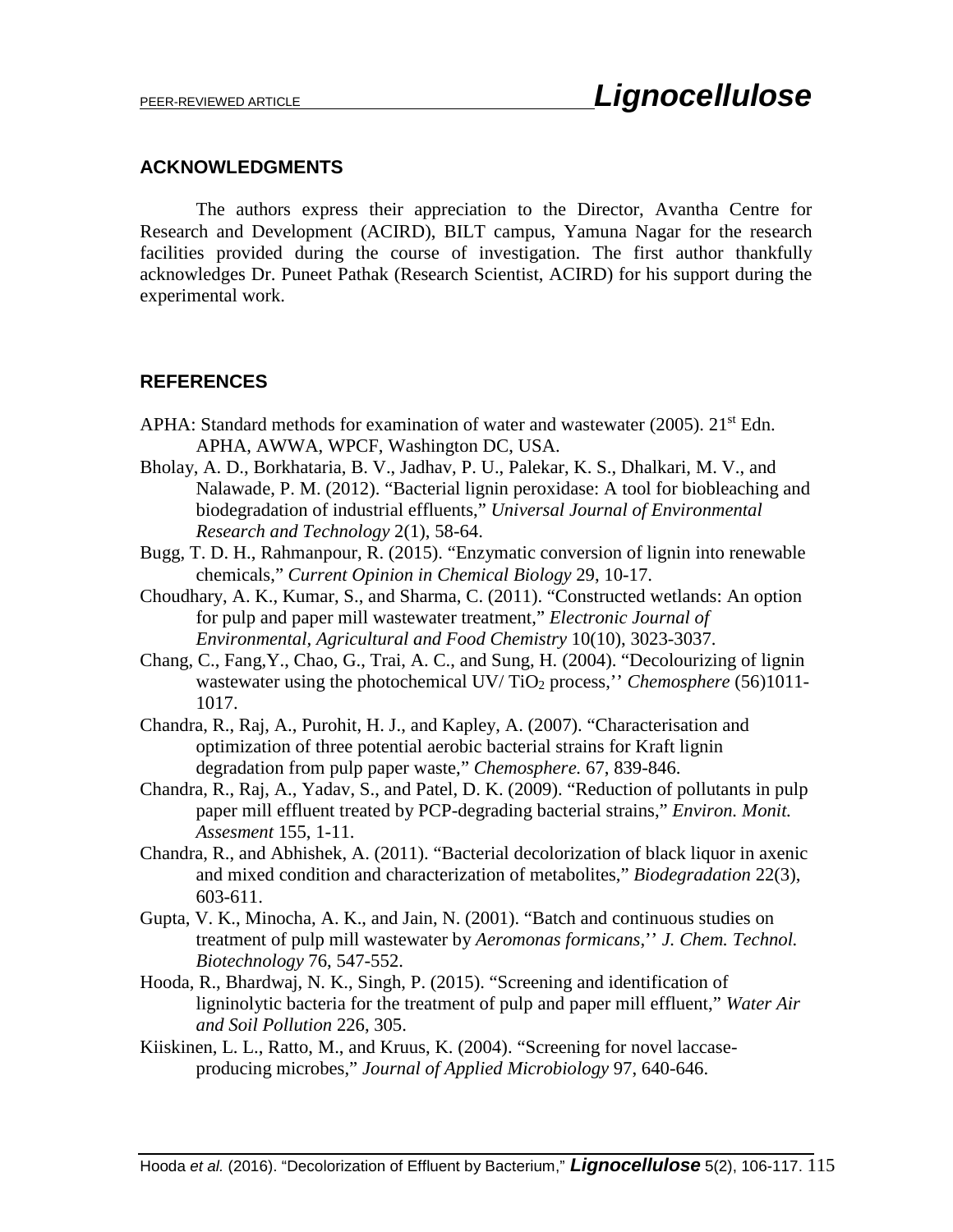- Kumar, P., Teng, T. T., Chand, S., and Kailas L. (2011). "Wastewater treatment of paper and pulp mill effluent by coagulation," *World Academy of Science, Engineering and Technology* 5, 8-20.
- Kumar, R., and Subramanian, K. (2014). "Treatment of paper and pulp mill effluent using sequential batch reactor," *International Conference on Biological, Civil and Environmental Engineering (BCEE-2014)*, March 17-18, 2014 Dubai (UAE).
- [Mahesh,](http://pubs.acs.org/action/doSearch?ContribStored=Mahesh%2C+S) S., [Prasad,](http://pubs.acs.org/action/doSearch?ContribStored=Prasad%2C+B) B., [Mall,](http://pubs.acs.org/action/doSearch?ContribStored=Mall%2C+I+D) I. D., [and Mishra,](http://pubs.acs.org/action/doSearch?ContribStored=Mishra%2C+I+M) I. M. (2006). "Electrochemical degradation of pulp and paper mill wastewater. Part 1. COD and Color removal," *Ind. Eng. Chem. Res* 45(8), 2830-2839.
- Narde, G., Kapley, A., and Purohit, H. J. (2004). "Isolation and characterization of *Citrobacter* strain HPC 255 for broad range substrate specificity for chlorophenol," *Curr Microbiol* 48, 419-423.
- Pangallo, D., Šimonovičová, A., Chovanová, K., and Ferianc, P. (2007). "Wooden art objects and the museum environment: Identification and biodegradative characteristics of isolated microflora," *Lett. Appl. Microbiol.* 45, 87-94.
- Raj, A., Reddy, K., Chandra, R., Purohit, H. J., and Kapley, A. (2007). "Biodegradation of kraft-lignin by *Bacillus* sp.isolated from sludge of pulp and paper mill," *Biodegradation* 18, 783-792.
- Reddy, P., Pillay, V. L., Kunamneni, A., and Singh, S. (2005). "Degradation of pulp and paper mill effluent by thermophilic microorganisms using batch systems," *Water SA*. 31, 4.
- Sharma, R. K., Sharma, J., Rai, D. V., and Zafar, M. (2013). "COD reduction from industrial wastewater using thermal liquid-phase oxidation technique," *Int. J. Chem. Sci.* 11(2), 728-734.
- Tarek, S. J., Montaser, Y. G., Ibrahim, E. S., Eglal, R. S., and Rabab, A. N. (2011). "Comparative study among different photochemical oxidation processes to enhance the biodegradability of paper mill wastewater," *J. Hazard Mater.* 185, 353-358.
- Tripathi, P., Kumar, V., Joshi, G., Singh, S. P., Panwar, S., Naithani, S., and Nautiyal, R. (2013). "A comparative study on physico-chemical properties of pulp and paper mill effluent," *Int. Journal of Engineering Research and Applications* 3(6), 811- 818.
- Katal, R., and Pahlavanzadeh, H. (2011). "Influence of different combinations of aluminum and iron electrode on electrocoagulation efficiency: Application to the treatment of paper mill wastewater," *Desalination* 265, 199-205.
- Karn, S. K., Kumari, S., and Chakravarti, S. K. (2015). "Bioremoval of chlorophenols from industrial effluents in open bioreactor system," *J. Chemistry and Applied Biochemistry* 2(1), 108.
- Kesalkar, V. P., Khedikar, I. P., Sudame, A. M. (2012). "Physico-chemical characteristics of wastewater from paper industry," *Int. J. Eng. Res. Appl.* 2, 137-143.
- Pokhrel, D., and Viraraghavan, T. (2004). "Treatment of pulp and paper mill wastewater- - A review," *Sci. Total Environ.* 333, 37-58.
- Saritha, V., Maruthi, Y. A., and Mukkanti, K. (2010). "Potential fungi for bioremediation of industrial effluents," *BioResources* 5, 8-22.